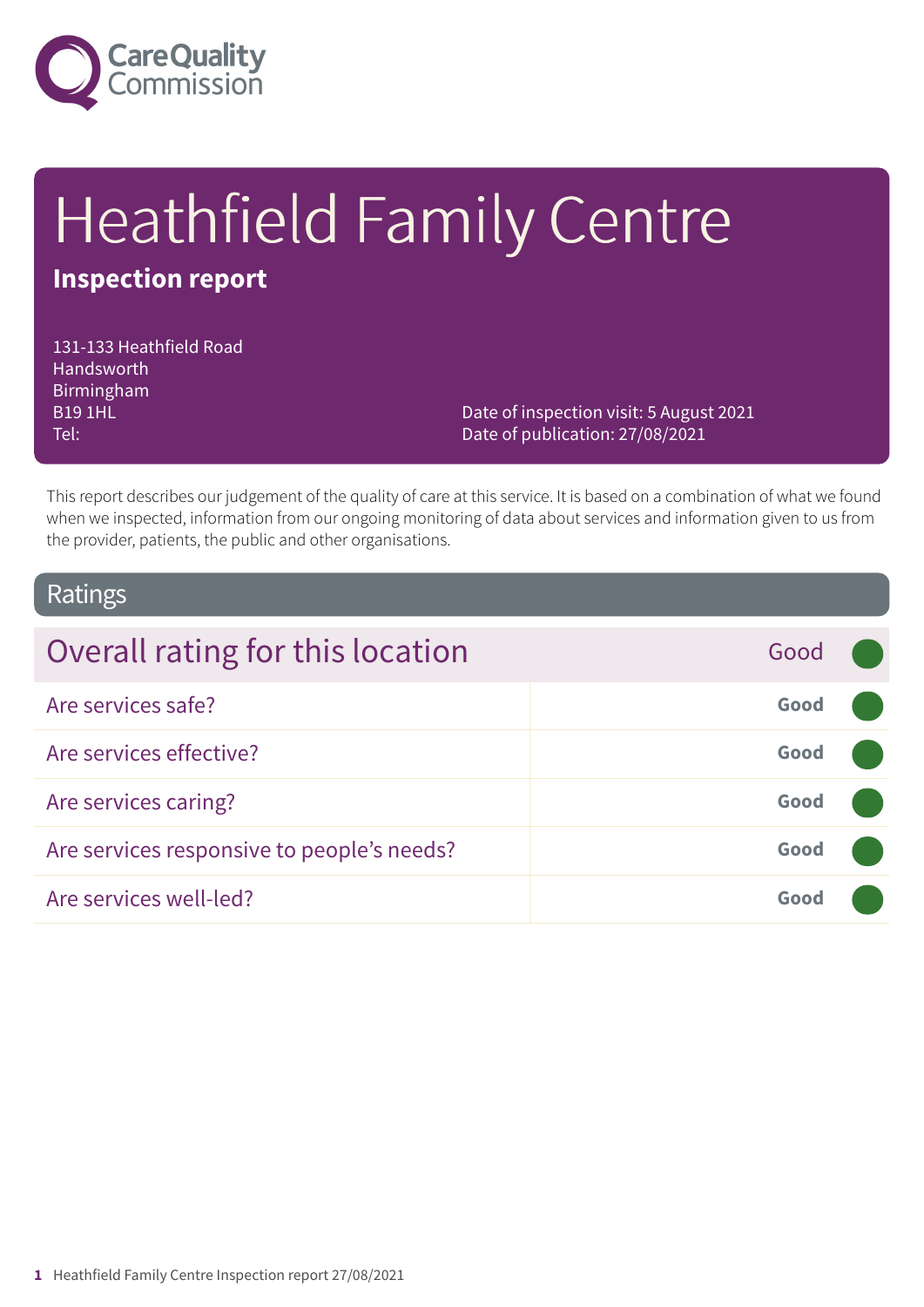# Overall summary

We carried out an announced inspection at Heathfield Family Centre on 5 August 2021. Overall, the practice is rated as good.

Safe - Good

Effective - Good

Caring - Good

Responsive - Good

Well-led - Good

Following our previous inspection on 12 February 2020, the practice was rated Requires Improvement overall and for all key questions.

The full reports for previous inspections can be found by selecting the 'all reports' link for Heathfield Family Centre on our website at www.cqc.org.uk .

### **Why we carried out this inspection**

This inspection was a comprehensive follow-up inspection to follow up on:

• Any breaches of regulations and 'shoulds' identified in previous inspection

#### **How we carried out the inspection**

Throughout the pandemic CQC has continued to regulate and respond to risk. However, taking into account the circumstances arising as a result of the pandemic, and in order to reduce risk, we have conducted our inspections differently.

This inspection was carried out in a way which enabled us to spend a minimum amount of time on site. This was with consent from the provider and in line with all data protection and information governance requirements.

This included:

- Conducting staff interviews using video conferencing
- Completing clinical searches on the practice's patient records system and discussing findings with the provider
- Reviewing patient records to identify issues and clarify actions taken by the provider
- Requesting evidence from the provider
- A short site visit

### **Our findings**

We based our judgement of the quality of care at this service on a combination of:

- what we found when we inspected
- information from our ongoing monitoring of data about services and
- **2** Heathfield Family Centre Inspection report 27/08/2021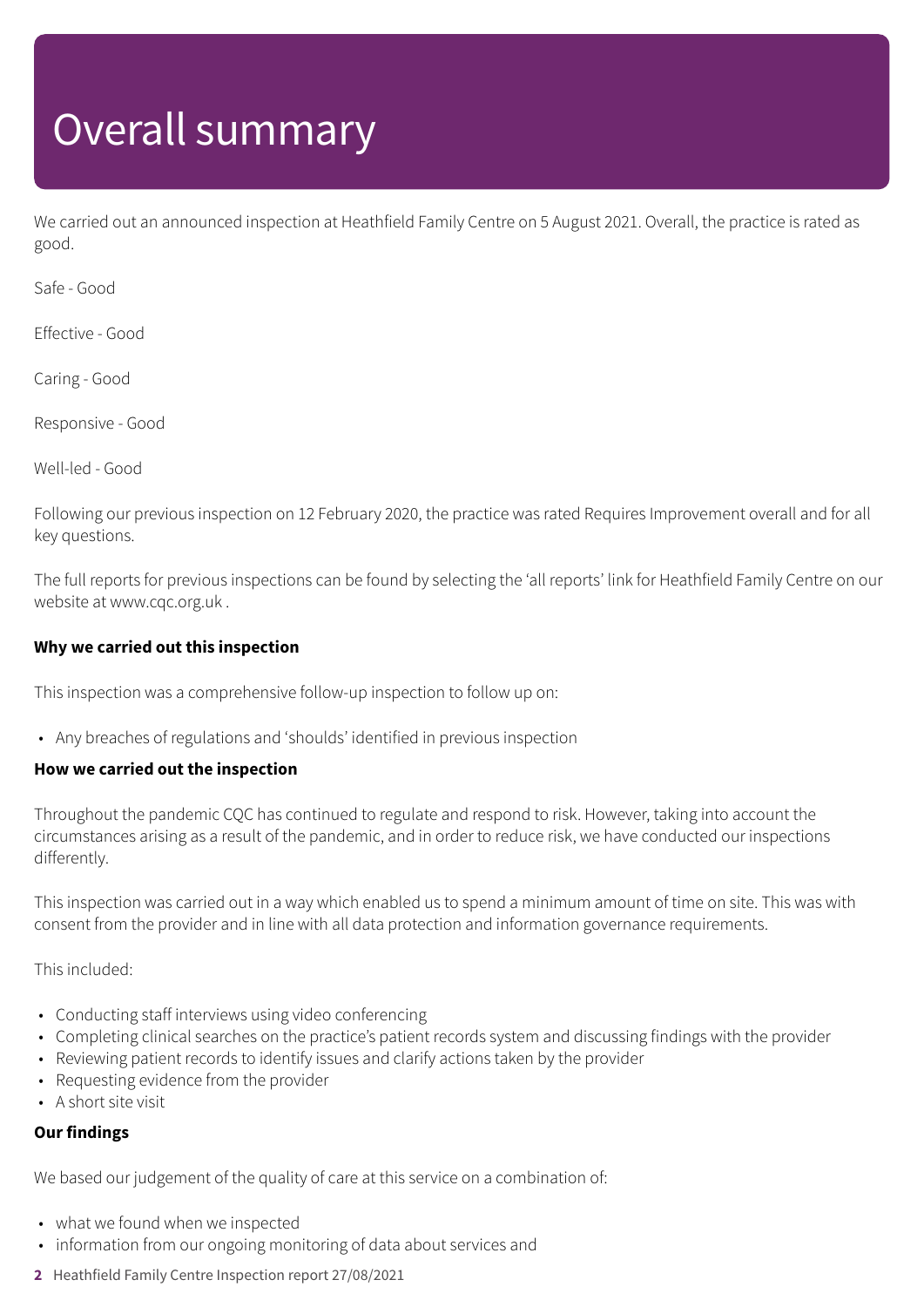# Overall summary

• information from the provider, patients, the public and other organisations.

We have rated this practice as good overall and good for all population groups except Working age people (including those recently retired and students). This is because, although the practice have acted to try to **increase uptake with cervical cancer screening, published data from Public Health England (PHE), did not show improvements in uptake, and the practice was not meeting the minimum PHE target.**

We found that:

- The practice had responded to our concerns during the last inspection and improved their safety and governance processes.
- In particular, the practice had improved their processes to manage recruitment and ongoing HR checks, patient specific directions and significant events.
- The practice provided care in a way that kept patients safe and protected them from avoidable harm.
- Most patients received effective care and treatment that met their needs.
- Staff dealt with patients with kindness and respect and involved them in decisions about their care. The practice monitored patient satisfaction information from various sources and offered staff training when necessary to improve patient satisfaction.
- The practice adjusted how it delivered services to meet the needs of patients during the COVID-19 pandemic. Patients could access care and treatment in a timely way.
- Patient satisfaction information relating to access showed improvements and data we viewed during the inspection indicated that telephone access had improved.
- The way the practice was led and managed promoted the delivery of high-quality, person-centre care.
- The practice was working with their PCN where improvements had been identified for example to improve uptake with childhood immunisations and bowel cancer screening.

Whilst we found no breaches of regulations, the provider **should**:

- Continue to explore alternatives to increase uptake with children's immunisations and cervical cancer screening.
- Continue to monitor patient satisfaction information and take appropriate action to be responsive to patients' needs.

### **Details of our findings and the evidence supporting our ratings are set out in the evidence tables.**

#### **Dr Rosie Benneyworth** BM BS BMedSci MRCGP

Chief Inspector of Primary Medical Services and Integrated Care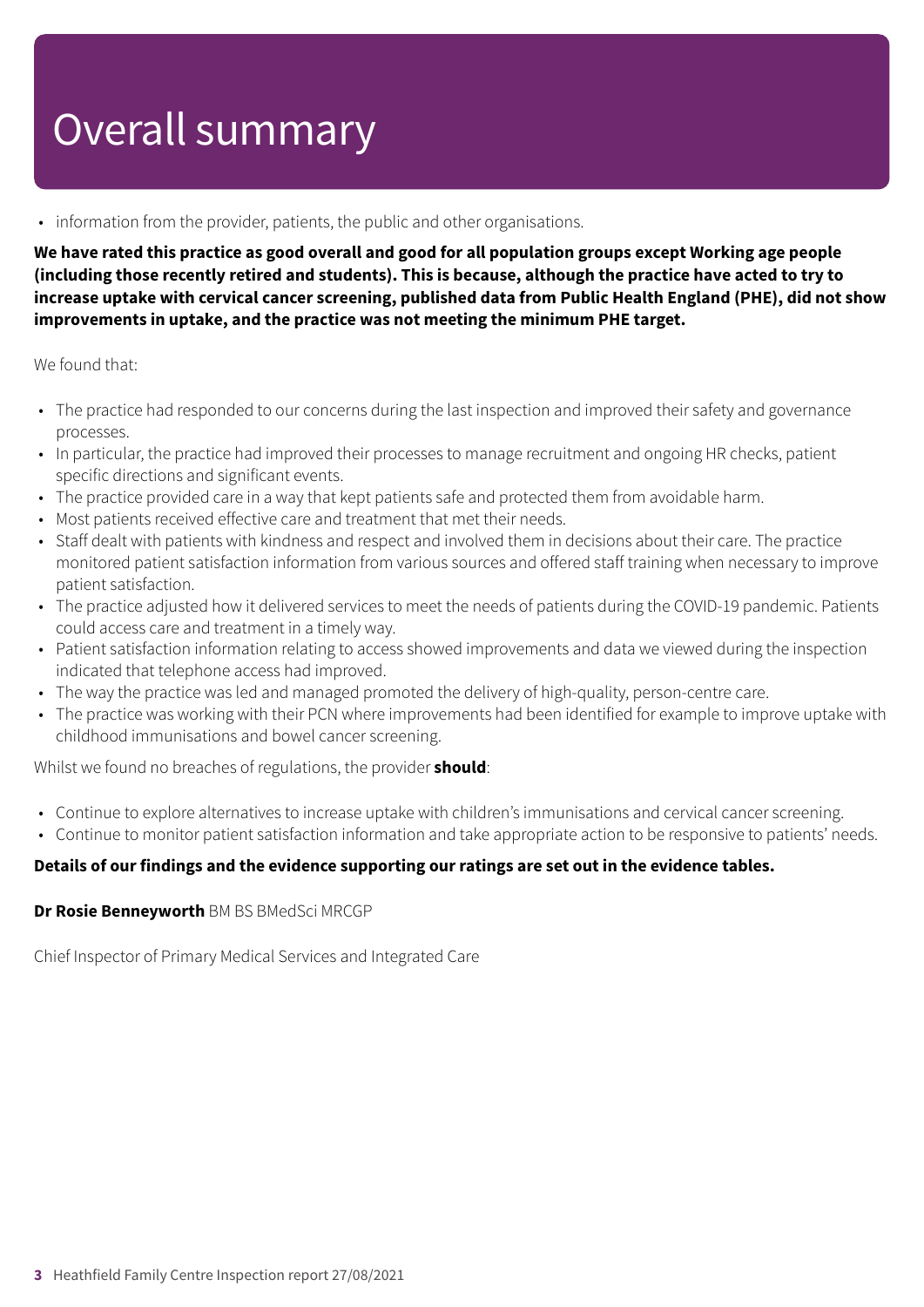# Population group ratings

| <b>Older people</b>                                                        | Good                        |  |
|----------------------------------------------------------------------------|-----------------------------|--|
| <b>People with long-term conditions</b>                                    | Good                        |  |
| <b>Families, children and young people</b>                                 | Good                        |  |
| Working age people (including those recently retired and<br>students)      | <b>Requires Improvement</b> |  |
| People whose circumstances may make them vulnerable                        | Good                        |  |
| People experiencing poor mental health (including people<br>with dementia) | Good                        |  |

### Our inspection team

Our inspection team was led by a CQC lead inspector who spoke with staff using video conferencing facilities and undertook a site visit. The team included a GP specialist advisor who spoke with staff using video conferencing facilities and completed clinical searches and records reviews without visiting the location.

# Background to Heathfield Family Centre

Heathfield Family Centre is located in Handsworth, an area of the West Midlands. The premises are purpose built and patient services are all available on the ground level of the building.

The provider, also called Heathfield Family Centre is registered with CQC to deliver the Regulated Activities; diagnostic and screening procedures, family planning, maternity and midwifery services and treatment of disease, disorder or injury.

The practice has a General Medical Services contract (GMS) with NHS England. A GMS contract ensures practices provide essential services for people who are sick as well as, for example, chronic disease management and end of life care and is a nationally agreed contract. The practice also provides some enhanced services such as childhood vaccination and immunisation schemes.

The clinical team comprises of three GP partners (male), and two salaried GPs (one male and one female). They are supported by three practice nurses, a nursing associate apprentice, a practice manager and a team of administrative and reception staff. The practice also have access to a clinical pharmacist one day each week, who is employed by the primary care network.

The practice provides primary medical services to approximately 8,200 patients in the local community. The practice is situated in an area with high levels of deprivation. Data available from Public Health England, showed the practice is situated in an area ranked as one out of 10, with one being the most deprived.

The practice reception is open from 8am to 6.30pm Monday to Friday. GP appointments times are set out in the evidence tables. Telephone, video and face to face consultations are available; home visits are also available for patients who are unable to attend the surgery. Due to the enhanced infection prevention and control measures put in place since the pandemic and in line with the national guidance, most GP appointments are telephone consultations. If the GP needs to see a patient face-to-face then this is arranged.

The practice is part of the i3 primary care network (PCN). As part of the PCN arrangements patients can access appointments between 6.30pm to 8pm Monday to Friday and 9am till 1pm on Saturdays and 9am till 12pm on Sundays. These appointments can be booked in advance by the surgery or directly by patients on the day.